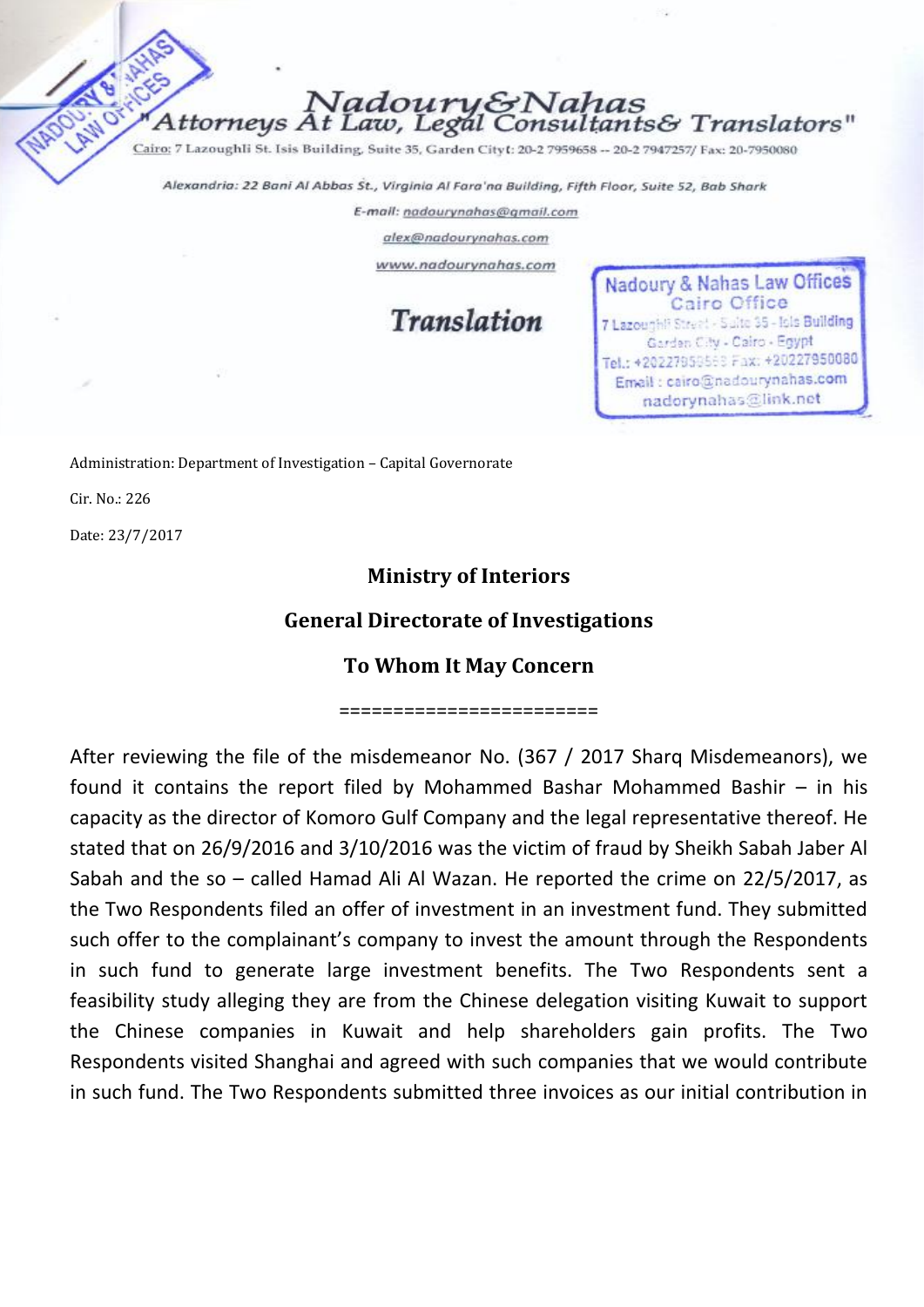such investment fund provided that such contribution would ostensibly be in the name of Sheik Sabah Jaber Al Sabah but actually shall follow and be owned by komoro Company. accordingly, three transfers were made in the value of Euro twenty four million, eight hundred ninety five thousand, one hundred on different dates in favor of and bearing the signature of the so – called Sabah Jaber Al Sabah provided that the first and foremost beneficiary is Komoro Company. Thereafter, disputes arose out between the Complainant and the Two Respondents and he was surprised with a complaint filed by the public prosecution against him.

Upon asking the so – called Sheikh Sabah Jaber Al Sabah, he denied the charge attributed to him. He stated that the money transfers were financial liabilities due from Komoro Gulf, not an investment project as alleged by the Complainant.

Upon asking the so – called Hamad Ali Hassan Ali Al Wazan about the charge attributed to him, he denied it. He further stated that he had nothing to do with the same and did not know anything about it.

The above – mentioned misdemeanor is still under investigation and no conclusive procedure has been taken therewith.

This certificate is issued and given to Bassam Abdurrahman Al Asousi upon his request and the department assumes no liability for the same.

Gen. Manager of the General Directorate of Investigations

Major General Dr. Fahd Ibrahim Al Dosari.

Cc to: file of the misdemeanor.

Cc to: Criminal Follow – Up for archiving in the file of certificates

MS - MG